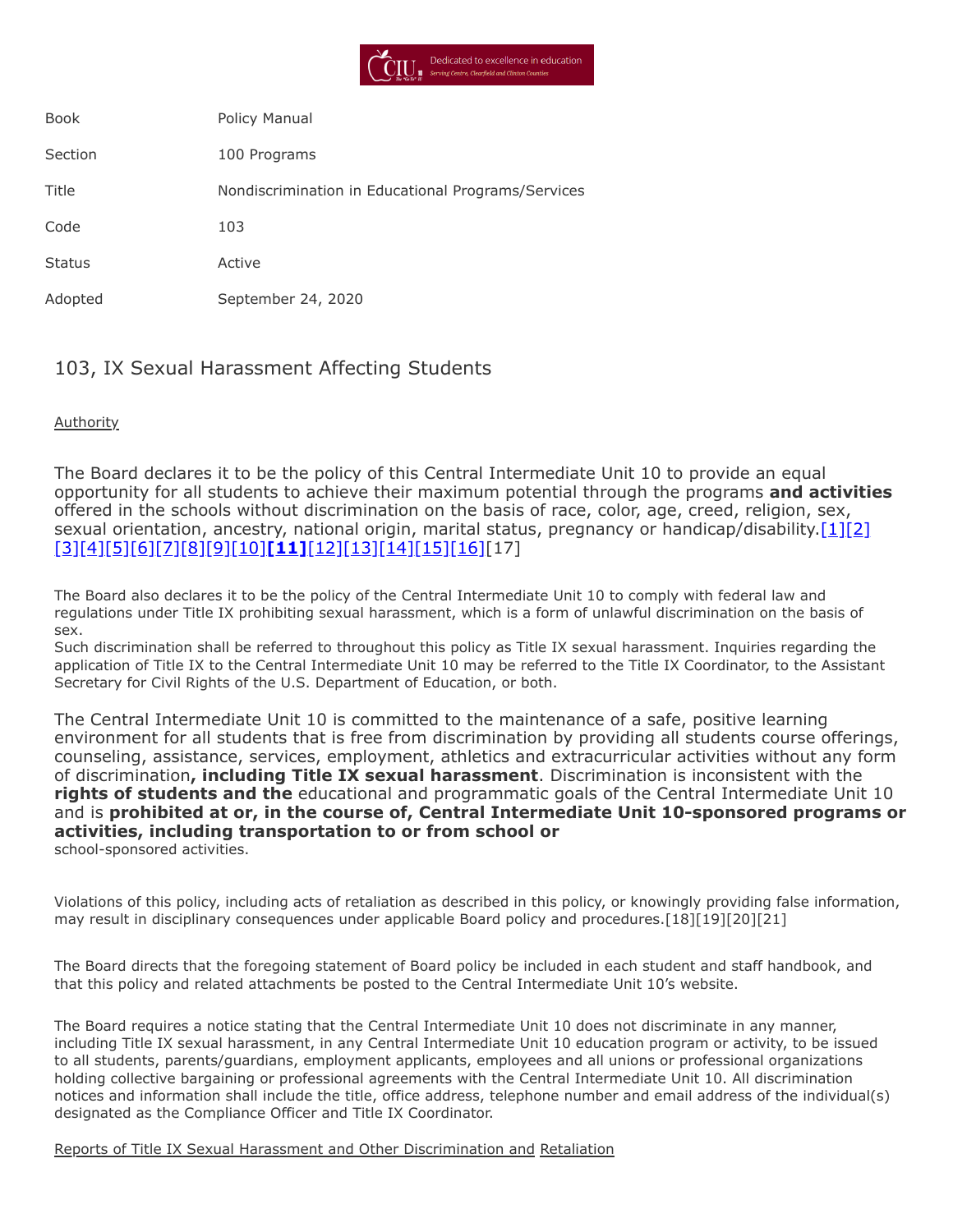The Board encourages students and third parties who believe they or others have been subject to **Title IX sexual harassment, other** discrimination **or retaliation** to promptly report such incidents to **the building administrator or program supervisor**, even if some elements of the related incident took place or originated away from school grounds, school activities or school conveyances. **A person who is not an intended victim or target of discrimination but is adversely affected by the offensive conduct may file a report of discrimination.**

The student's parents/guardians or any other person with knowledge of conduct that may violate this policy is encouraged to immediately report the matter to the building administrator or program supervisor.

A school employee who suspects or is notified that a student has been subject to conduct that constitutes a violation of this policy shall immediately report the incident to the building administrator or program supervisor, as well as properly making any mandatory police or child protective services reports required by law.[22]

If the building administrator or program supervisor is the subject of a complaint, the student, third party or a reporting employee shall report the incident directly to the Title IX Coordinator.

The complainant or **the individual making the report may use the Discrimination/Sexual Harassment/Bullying/Hazing/Dating Violence/Retaliation Report Form attached to this policy for purposes of reporting an incident or incidents in writing**; however, **verbal reports of an incident or incidents** shall be accepted, documented and the procedures of this policy and the relevant attachments followed.

The building administrator or program supervisor shall promptly notify the Title IX Coordinator of all reports of discrimination, Title IX sexual harassment or retaliation. The Title IX Coordinator shall promptly contact the complainant regarding the report to gather additional information as necessary, and to discuss the availability of supportive measures. The Title IX Coordinator shall consider the complainant's wishes with respect to supportive measures.

The Title IX Coordinator shall conduct an assessment to determine whether the reported circumstances are most appropriately addressed through the Discrimination Complaint Procedures prescribed in Attachment 2 to this policy, or if the reported circumstances meet the definition of Title IX sexual harassment and are most appropriately addressed through the Title IX Sexual Harassment Procedures and Grievance Process for Formal Complaints in Attachment 3, or other Board policies.

#### Disciplinary Procedures When Reports Allege Title IX Sexual Harassment

When a report alleges Title IX sexual harassment, disciplinary sanctions may not be imposed until the completion of the grievance process for formal complaints outlined in Attachment 3. The Central Intermediate Unit 10 shall presume that the respondent is not responsible for the alleged conduct until a determination has been made at the completion of the grievance process for formal complaints.[18][20][23][24]

When an emergency removal, as described in Attachment 3, is warranted to address an immediate threat to the physical health or safety of an individual, and it is not feasible to continue educational services remotely or in an alternative setting, the normal procedures for suspension and expulsion shall be conducted to accomplish the removal, including specific provisions to address a student with a disability where applicable.[18][19][20][23]

When an emergency removal is not required, disciplinary sanctions shall be considered in the course of the Title IX grievance process for formal complaints. Following the issuance of the written determination and any applicable appeal, any disciplinary action specified in the written determination or appeal decision shall be implemented in accordance with the normal procedures for suspensions, expulsions or other disciplinary actions, including specific provisions to address a student with a disability where applicable.

### **Confidentiality**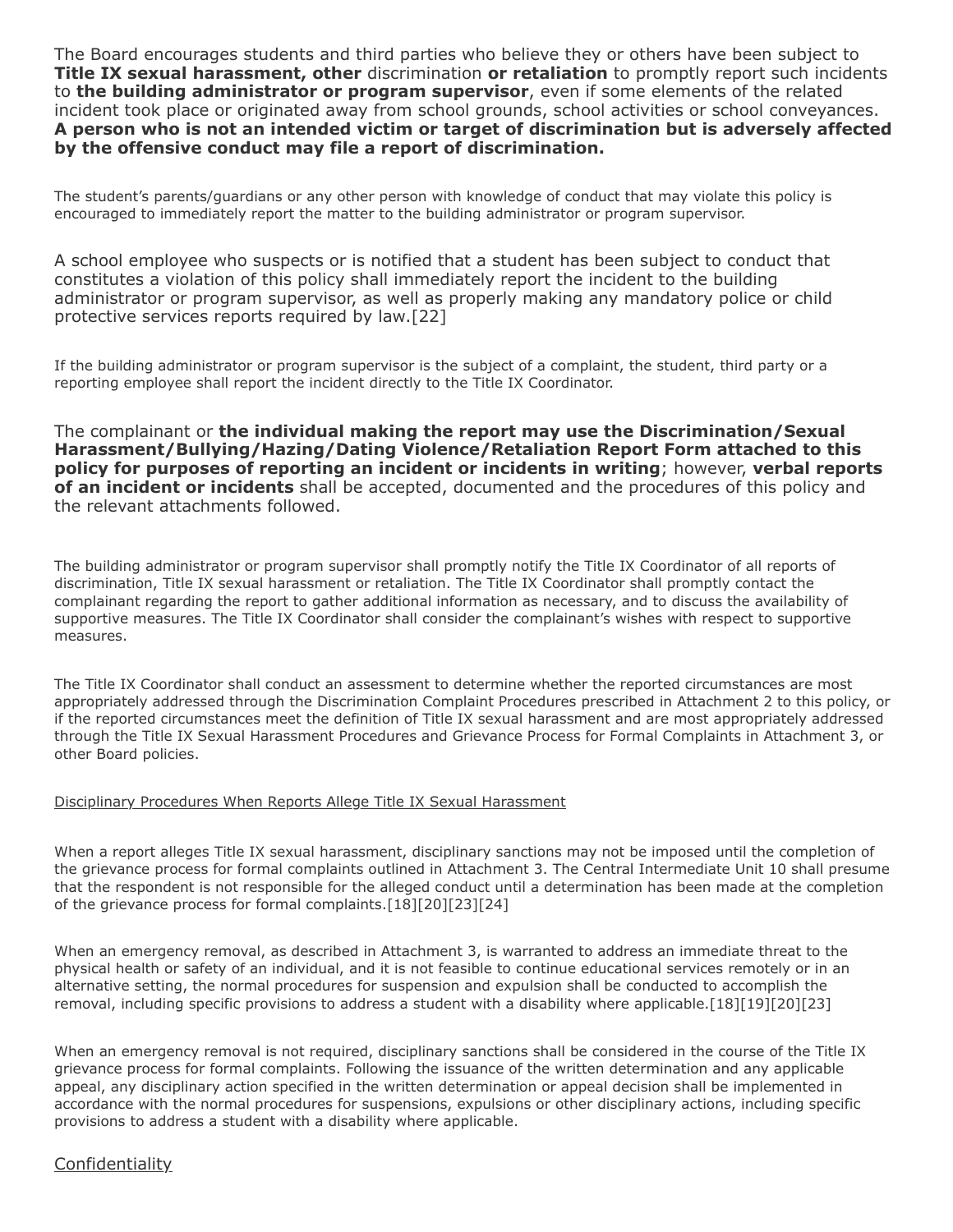Confidentiality of all parties, witnesses, the allegations, the filing of a **report** and the investigation **related to any form of discrimination or retaliation, including Title IX sexual harassment,** shall be handled in accordance with **applicable law, regulations,** this policy**, the attachments** and the Central Intermediate Unit 10's legal and investigative obligations.**[\[25\]](http://www.law.cornell.edu/uscode/text/20/1232g)[\[26\]\[27\]\[28\]](https://www.govinfo.gov/content/pkg/FR-2020-05-19/pdf/2020-10512.pdf)[\[29\]](http://www.law.cornell.edu/cfr/text/34/part-99)**

### Retaliation

The Board prohibits retaliation by **the Central Intermediate Unit 10** or any other person against any person for:**[\[28\]](https://www.govinfo.gov/content/pkg/FR-2020-05-19/pdf/2020-10512.pdf)**

- 1. Reporting **or making a formal complaint** of **any form of** discrimination **or retaliation, including Title IX sexual harassment**.
- 2. **Testifying, assisting,** participating **or refusing to participate** in a related investigation, **process or other proceeding** or hearing.
- 3. **Acting in opposition to** practices the person reasonably believes to be discriminatory.

The Central Intermediate Unit 10, its employees and others are prohibited from intimidating, threatening, coercing, or discriminating against **anyone for actions described above. Individuals are encouraged to contact the Title IX Coordinator immediately if retaliation is believed to have occurred.**

**Definitions** 

Complainant shall mean an individual who is alleged to be the victim.

Respondent shall mean an individual alleged to be the perpetrator of the discriminatory conduct.

#### **Discrimination**

Discrimination shall mean to treat individuals differently, or to harass or victimize based on a protected classification including race, color, age, creed,

religion, sex, sexual orientation, ancestry, national origin, marital status, pregnancy, **or** handicap/disability.

**Harassment is a form of discrimination based on the protected classifications listed in this policy consisting** of unwelcome conduct such as graphic, written, electronic, verbal or nonverbal acts including offensive jokes, slurs, epithets and name-calling, ridicule or mockery, insults or put-downs, offensive objects or pictures, physical assaults or threats, intimidation, or other conduct that may be harmful or

humiliating or interfere with a person's school or school-related performance when such conduct is:

1. Sufficiently severe, persistent or pervasive; and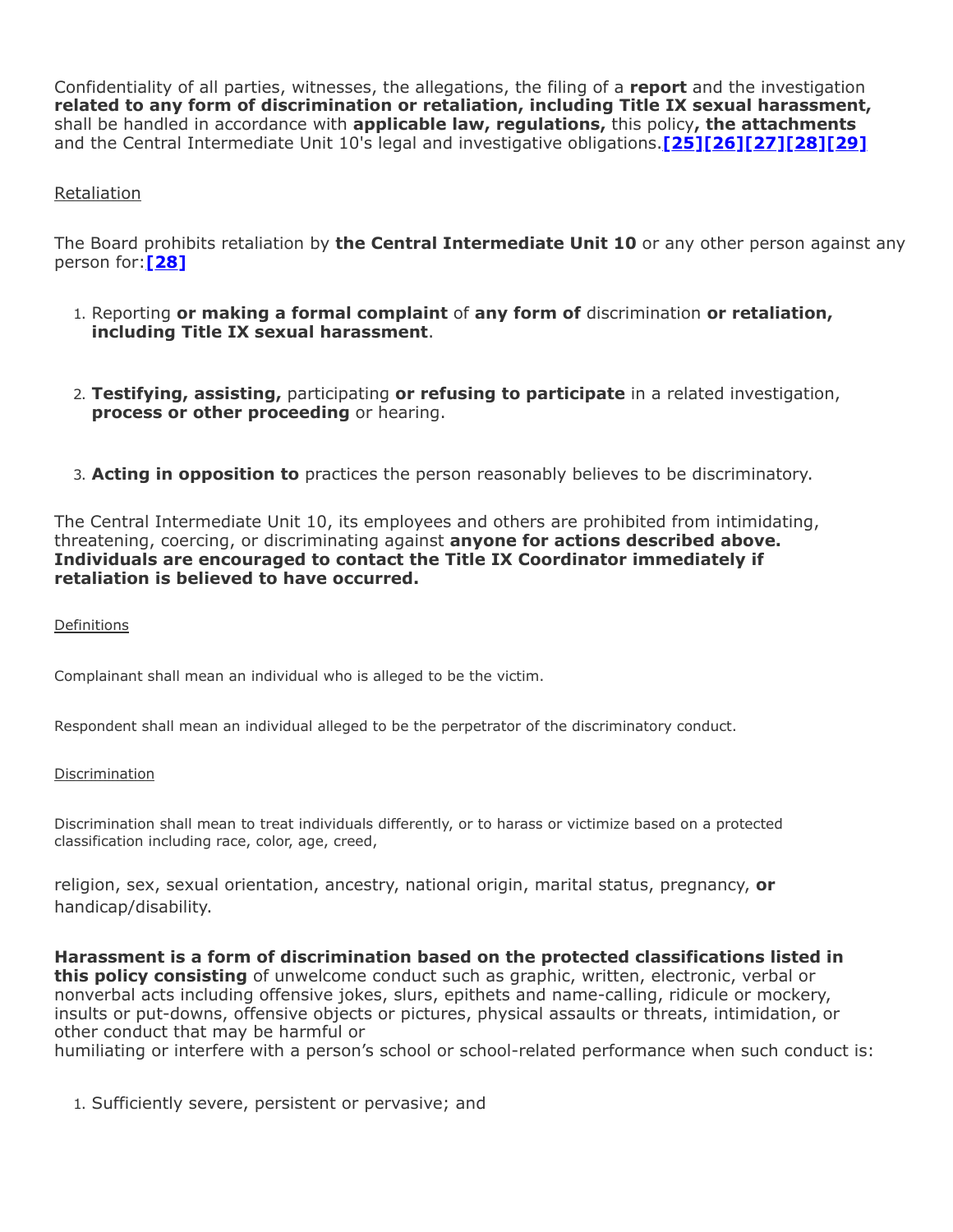2. A reasonable person in the complainant's position would find that it creates an intimidating, threatening or abusive educational environment such that it deprives or adversely interferes with or limits an individual or group of the ability to participate in or benefit from the services, activities or opportunities offered by a school.

### Definitions Related to Title IX Sexual Harassment

Formal complaint shall mean a document filed by a complainant or signed by the Title IX Coordinator alleging Title IX sexual harassment and requesting that the Central Intermediate Unit 10 investigate the allegation under the grievance process for formal complaints. The authority for the Title IX Coordinator to sign a formal complaint does not make the Title IX Coordinator a party in the grievance process for formal complaints. The phrase "document filed by a complainant" refers to a document or electronic submission that contains the complainant's physical or digital signature, or otherwise indicates that the complainant is the person filing the formal complaint.  $[27][30]$ 

Supportive measures shall mean nondisciplinary, nonpunitive individualized services offered as appropriate, as reasonably available, and without fee or charge to the complainant or the respondent before or after the filing of a formal complaint or where no formal complaint has been filed.<sup>[\[30\]](https://www.govinfo.gov/content/pkg/FR-2020-05-19/pdf/2020-10512.pdf)</sup>

Supportive measures shall be designed to restore or preserve equal access to the educational program or activity without unreasonably burdening the other party, including measures designed to protect the safety of all parties or the educational environment, or to deter sexual harassment. Supportive measures may include, but are not limited to: [30]

### 1. **Counseling.**

- 2. **Extensions of deadlines or other course-related adjustments.**
- 3. **Modifications of work or class schedules.**
- 4. **Campus escort services.**
- 5. **Mutual restrictions on contact between the parties.**
- 6. **Changes in work or housing locations.**
- 7. **Leaves of absence.**
- 8. **Increased security.**
- 9. **Monitoring of certain areas of the campus.**
- 10. **Assistance from domestic violence or rape crisis programs.**
- 11. **Assistance from community health resources including counseling resources.**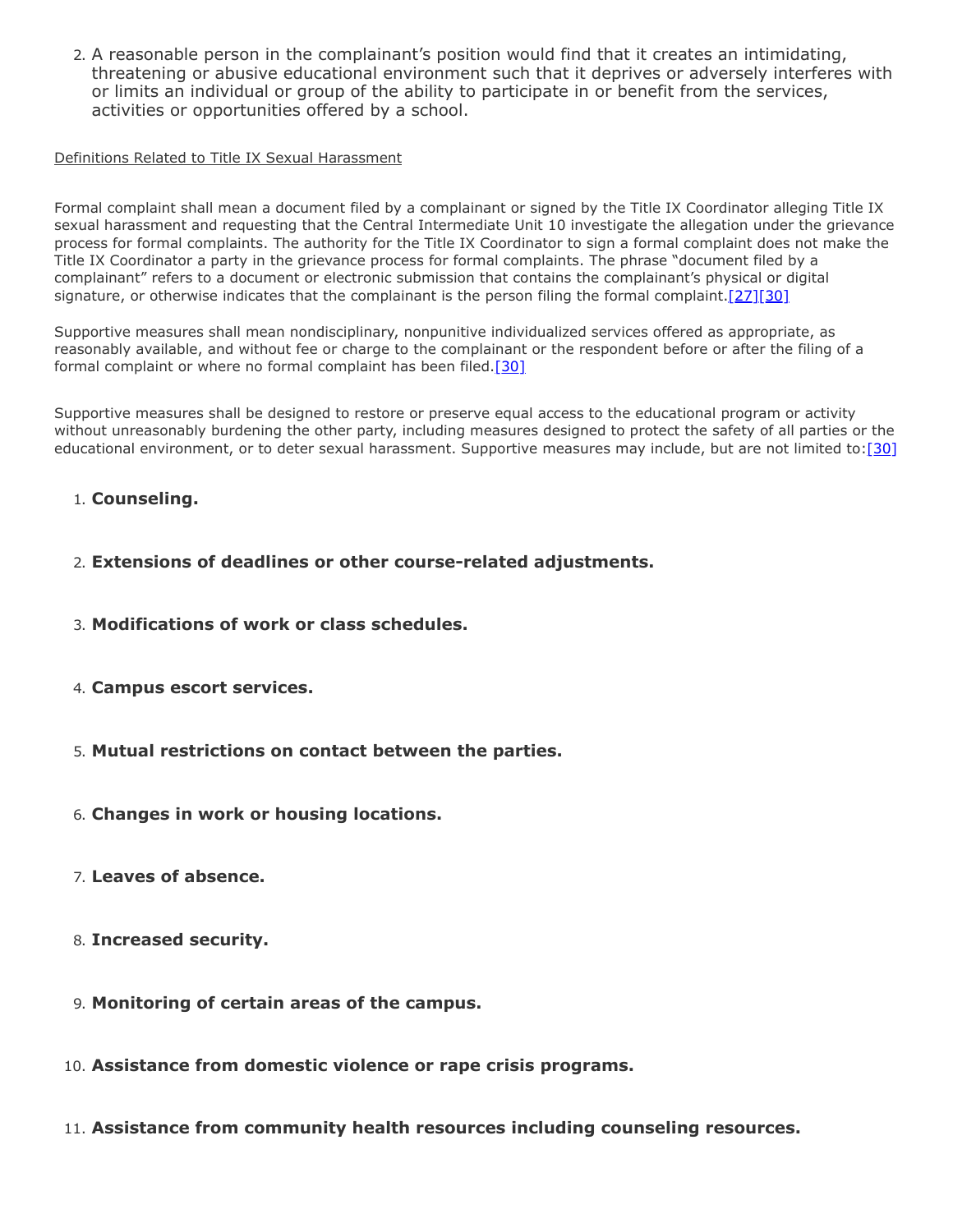Supportive measures may also include assessments or evaluations to determine eligibility for special education or related services, or the need to review an Individualized Education Program (IEP) or Section 504 Service Agreement based on a student's behavior. This could include, but is not limited to, a manifestation determination or functional behavioral assessment (FBA), in accordance with applicable law, regulations or Board policy.[17][18][23][24][31]

Title IX sexual harassment means conduct on the basis of sex that satisfies one or more of the following: [\[30\]](https://www.govinfo.gov/content/pkg/FR-2020-05-19/pdf/2020-10512.pdf)

- 1. **A Central Intermediate Unit 10 employee conditioning the provision of an aid, benefit, or Central Intermediate Unit 10 service on an individual's participation in unwelcome sexual conduct, commonly referred to as quid pro quo sexual harassment.**
- 2. **Unwelcome conduct determined by a reasonable person to be so severe, pervasive and objectively offensive that it effectively denies a person equal access to a Central Intermediate Unit 10 education program or activity.**
- 3. **Sexual assault, dating violence, domestic violence or stalking.**
	- a. **Dating violence means violence committed by a person who is or has been in a social relationship of a romantic or intimate nature with the victim and where the existence of such a relationship is determined by the following factors:[\[32\]](https://www.law.cornell.edu/uscode/text/34/12291)**

i. **Length of relationship.**

- ii. **Type of relationship.**
- iii. **Frequency of interaction between the persons involved in the relationship.**
- b. **Domestic violence includes felony or misdemeanor crimes of violence committed by a current or former spouse or intimate partner of the victim, by a person with whom the victim shares a child in common, by a person who is cohabitating with or has cohabitated with the victim as a spouse or intimate partner, by a person similarly situated to a spouse of the victim under the domestic or family violence laws of the jurisdiction receiving federal funding, or by any other person against an adult or youth victim who is protected from that person's acts under the domestic or family violence laws of the jurisdiction.[\[32\]](https://www.law.cornell.edu/uscode/text/34/12291)**
- c. **Sexual assault means a sexual offense under state or federal law that is classified as a forcible or nonforcible sex offense under the uniform crime reporting system of the Federal Bureau of Investigation.[\[33\]](https://www.law.cornell.edu/uscode/text/20/1092)**
- d. **Stalking, under Title IX means stalking on the basis of sex, for example when the stalker desires to date a victim. Stalking means to engage in a course of conduct directed at a specific person that would cause a reasonable person to either:[\[32\]](https://www.law.cornell.edu/uscode/text/34/12291)**
	- i. **Fear for their safety or the safety of others.**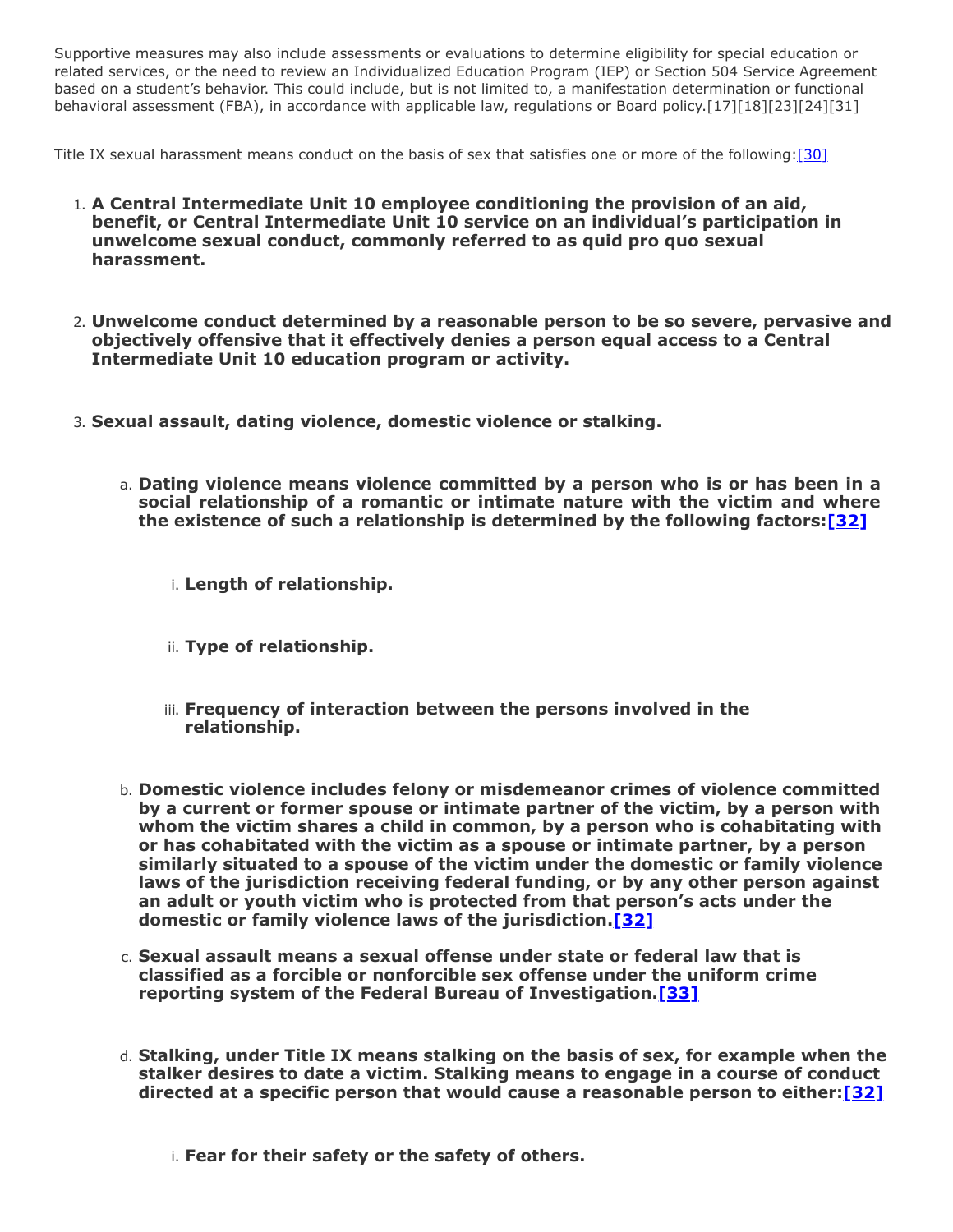## ii. **Suffer substantial emotional distress.**

Such conduct must have taken place during a Central Intermediate Unit 10 education program or activity and against a person in the United States to qualify as sexual harassment under Title IX. An education program or activity includes the locations, events or circumstances over which the Central Intermediate Unit 10 exercises substantial control over both the respondent and the context in which the harassment occurs. Title IX applies to all of a Central Intermediate [Unit 10's education programs or activities, whether such programs or activities occur on-campus or off-campus.\[26\]](https://www.govinfo.gov/content/pkg/FR-2020-05-19/pdf/2020-10512.pdf) [27][30]

#### Delegation of Responsibility

In order to maintain a program of nondiscrimination practices that is in compliance with applicable laws and regulations, the Board designates the **[\[34\]](https://www.govinfo.gov/content/pkg/FR-2020-05-19/pdf/2020-10512.pdf)**

Laurie Castagnolo as the Central Intermediate Unit 10's Compliance Officer and Title IX Coordinator can be contacted at:

Address: 345 Link Road, West Decatur, PA 16878 Email: [lcastagnolo@ciu10.org](mailto:lcastagnolo@ciu10.org)

Phone Number: (814)342-0884 extension 3043

The Compliance Officer **and Title IX Coordinator shall fulfill designated responsibilities** to ensure adequate nondiscrimination procedures are in place, to recommend new procedures or modifications to procedures and to monitor the implementation of the Central Intermediate Unit 10's nondiscrimination procedures in the following areas**, as appropriate**:

- 1. Curriculum and Materials Review of curriculum guides, textbooks and supplemental materials for discriminatory bias.
- 2. Training **Provide** training for students and staff to prevent, identify and alleviate problems of discrimination.
- 3. Resources Maintain and provide information to staff on resources available to complainants in addition to the school complaint procedure **or Title IX procedures**, such as making reports to the police, and available **supportive measures such as** assistance from domestic violence or rape crisis programs and community health resources including counseling resources.
- 4. Student Access Review of programs, activities and practices to ensure that all students have equal access and are not segregated except when permissible by law or regulation.
- 5. Central Intermediate Unit 10 Support **Assure** that like aspects of the school programs **and activities** receive like support as to staffing and compensation, facilities, equipment, and related areas.
- 6. Student Evaluation Review of assessments, procedures, and guidance and counseling materials for stereotyping and discrimination.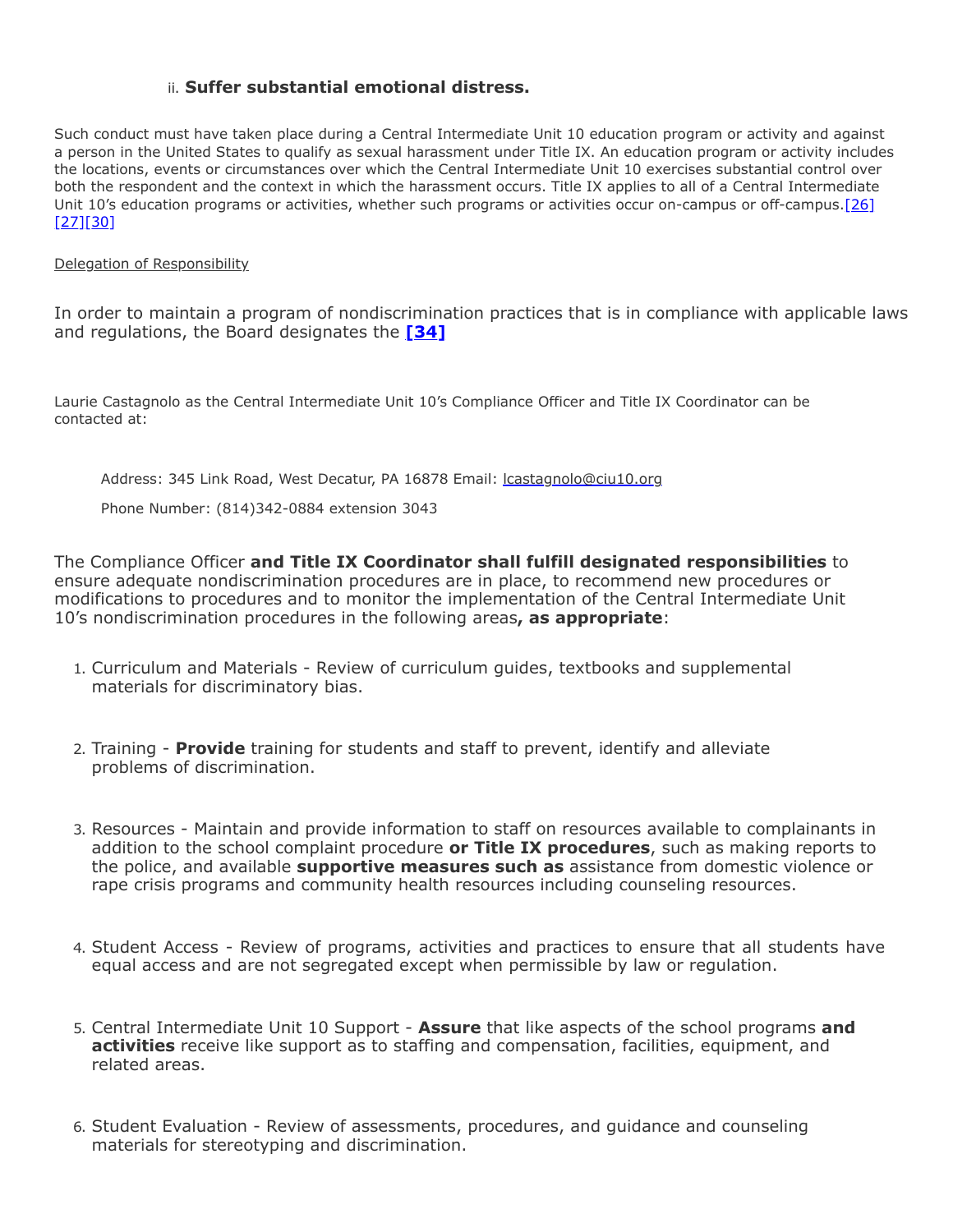## 7. **Reports/Formal** Complaints - Monitor and provide technical assistance to

individuals involved in managing informal reports and formal complaints.

**Guidelines** 

### Title IX Sexual Harassment Training Requirements

The Compliance Officer and Title IX Coordinator, investigator(s), decision-maker(s), or any individual designated to facilitate an informal resolution process related to Title IX sexual harassment shall receive the following training, as required or appropriate to their specific role:

- 1. **Definition of sexual harassment.**
- 2. **Scope of the Central Intermediate Unit 10's education program or activity, as it pertains to what is subject to Title IX regulations.**
- 3. **How to conduct an investigation and grievance process for formal complaints, including examination of evidence, drafting written determinations, handling appeals and informal resolution processes, as applicable.**
- 4. **How to serve impartially, including by avoiding prejudgment of the facts at issue, conflicts of interest and bias.**
- 5. **Use of relevant technology.**
- 6. **Issues of relevance including when questions and evidence about the complainant's sexual predisposition or prior sexual behavior are not relevant.**
- 7. **Issues of relevance, weight of evidence and application of standard of proof and drafting investigative reports that fairly summarize relevant evidence.**
- 8. **How to address complaints when the alleged conduct does not qualify as Title IX sexual harassment but could be addressed under another complaint process or Board policy.**

All training materials shall promote impartial investigations and adjudications of formal complaints of Title IX sexual harassment without relying on sex stereotypes.

All training materials shall be posted on the Central Intermediate Unit 10's website.

#### Disciplinary Consequences

A student who is determined to be responsible for violation of this policy shall be subject to appropriate disciplinary action consistent with the Code of Student Conduct, which may include but is not limited to:[18][19][20]

## 1. **Loss of school privileges.**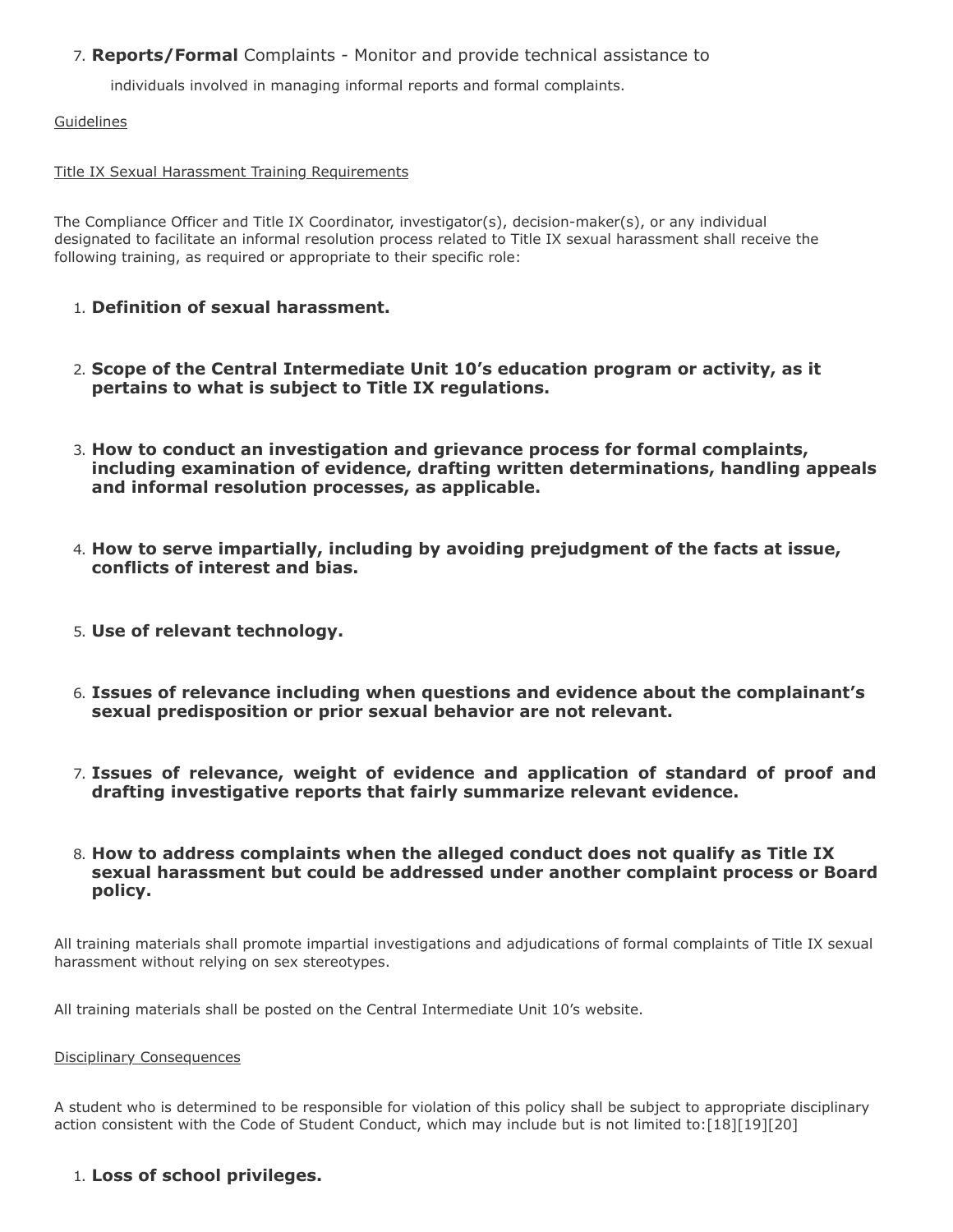- 2. **Permanent transfer to another school building, classroom or school bus.**
- 3. **Exclusion from school-sponsored activities.**
- 4. **Detention.**
- 5. **Suspension.**
- 6. **Expulsion.**

### 7. **Referral to law enforcement officials.**

An employee who violates this policy shall be subject to appropriate disciplinary action consistent with the applicable Board policy, collective bargaining agreement and individual contract, up to and including dismissal and/or referral to law enforcement officials.[21][35]

#### Reports of Discrimination

Any reports of discrimination that are reviewed by the Title IX Coordinator and do not meet the definition of Title IX sexual harassment but are based on race, color, age, creed, religion, sex, sexual orientation, ancestry, national origin, marital status, pregnancy or handicap/disability shall follow the Discrimination Complaint Procedures in Attachment 2 to this policy.

#### Reports of Title IX Sexual Harassment

Any reports deemed by the Title IX Coordinator to meet the definition of sexual harassment under Title IX shall follow the Title IX Sexual Harassment Procedures and Grievance Process for Formal Complaints in Attachment 3 to this policy.

PSBA Revision 7/20 © 2020 PSBA

Legal References

- 1. [22 PA Code 12.1](http://pacodeandbulletin.gov/Display/pacode?file=/secure/pacode/data/022/chapter12/s12.1.html&d=reduce)
- 2. [22 PA Code 12.4](http://pacodeandbulletin.gov/Display/pacode?file=/secure/pacode/data/022/chapter12/s12.4.html&d=reduce)
- 3. [22 PA Code 15.1 et seq](http://pacodeandbulletin.gov/Display/pacode?file=/secure/pacode/data/022/chapter15/chap15toc.html&d)
- 4. [22 PA Code 4.4](http://pacodeandbulletin.gov/Display/pacode?file=/secure/pacode/data/022/chapter4/s4.4.html&d=reduce) 5. 24 P.S.

1301

- [6. 24 P.S. 1310](http://www.legis.state.pa.us/cfdocs/legis/LI/uconsCheck.cfm?txtType=HTM&yr=1949&sessInd=0&smthLwInd=0&act=14&chpt=13&sctn=10&subsctn=0)
- [7. 24 P.S. 1601-C et seq](http://www.legis.state.pa.us/cfdocs/legis/LI/uconsCheck.cfm?txtType=HTM&yr=1949&sessInd=0&smthLwInd=0&act=014&chpt=16C)
- [8. 24 P.S. 5004](http://www.legis.state.pa.us/cfdocs/legis/LI/uconsCheck.cfm?txtType=HTM&yr=1961&sessInd=0&smthLwInd=0&act=341&chpt=0&sctn=4&subsctn=0)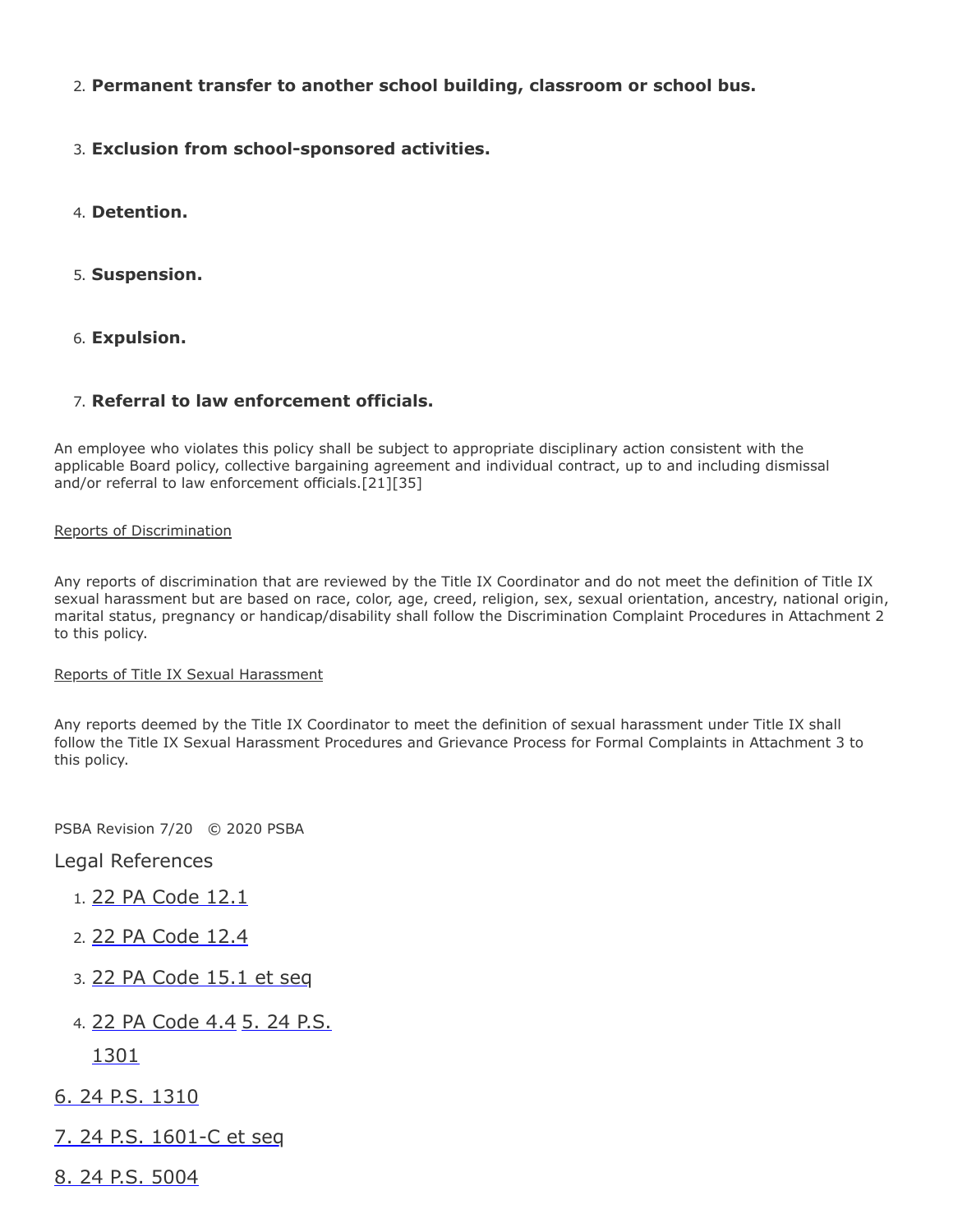[9. 43 P.S. 951 et seq](http://www.legis.state.pa.us/cfdocs/Legis/LI/uconsCheck.cfm?txtType=HTM&yr=1955&sessInd=0&smthLwInd=0&act=0222)

- [10. 20 U.S.C. 1681 et seq](http://www.law.cornell.edu/uscode/text/20/chapter-38)
- [11. 34 CFR Part 10](http://www.law.cornell.edu/cfr/text/34/part-106)[6](http://www.law.cornell.edu/uscode/text/29/794) 12. 29

U.S.C. 794

[13. 42 U.S.C. 12101 et seq](http://www.law.cornell.edu/uscode/text/42/chapter-126)

- [14. 42 U.S.C. 1981 et seq](http://www.law.cornell.edu/uscode/text/42/chapter-21/subchapter-I)
- 15. [42 U.S.C. 2000d et seq](http://www.law.cornell.edu/uscode/text/42/chapter-21/subchapter-V)
- 16. [U.S. Const. Amend. XIV, Equal Protection Clause](https://www.law.cornell.edu/constitution/amendmentxiv) 17. Pol. 103.1

18. Pol. 113.1

- 19. Pol. 218
- 20. Pol. 233

21. Pol. 317

22. Pol. 806 23. Pol.

113.2 24. Pol. 113.3

[25. 20 U.S.C. 1232g](http://www.law.cornell.edu/uscode/text/20/1232g)

[26. 34 CFR 106.44](https://www.govinfo.gov/content/pkg/FR-2020-05-19/pdf/2020-10512.pdf)

[27. 34 CFR 106.45](https://www.govinfo.gov/content/pkg/FR-2020-05-19/pdf/2020-10512.pdf)

[28. 34 CFR 106.71](https://www.govinfo.gov/content/pkg/FR-2020-05-19/pdf/2020-10512.pdf)

[29. 34 CFR Part 99](https://www.govinfo.gov/content/pkg/FR-2020-05-19/pdf/2020-10512.pdf) 30. 34 CFR

106.30

31. Pol. 113

[32. 34 U.S.C. 12291](https://www.law.cornell.edu/uscode/text/34/12291)

[33. 20 U.S.C. 1092](https://www.law.cornell.edu/uscode/text/20/1092)

[34. 34 CFR 106.8](https://www.govinfo.gov/content/pkg/FR-2020-05-19/pdf/2020-10512.pdf)

35. Pol. 317.1

[18 Pa. C.S.A. 2709](http://www.legis.state.pa.us/cfdocs/legis/LI/consCheck.cfm?txtType=HTM&ttl=18&div=0&chpt=27&sctn=9&subsctn=0)

[20 U.S.C. 1400 et seq](http://www.law.cornell.edu/uscode/text/20/chapter-33)

[28 CFR Part 41](http://www.law.cornell.edu/cfr/text/28/part-41)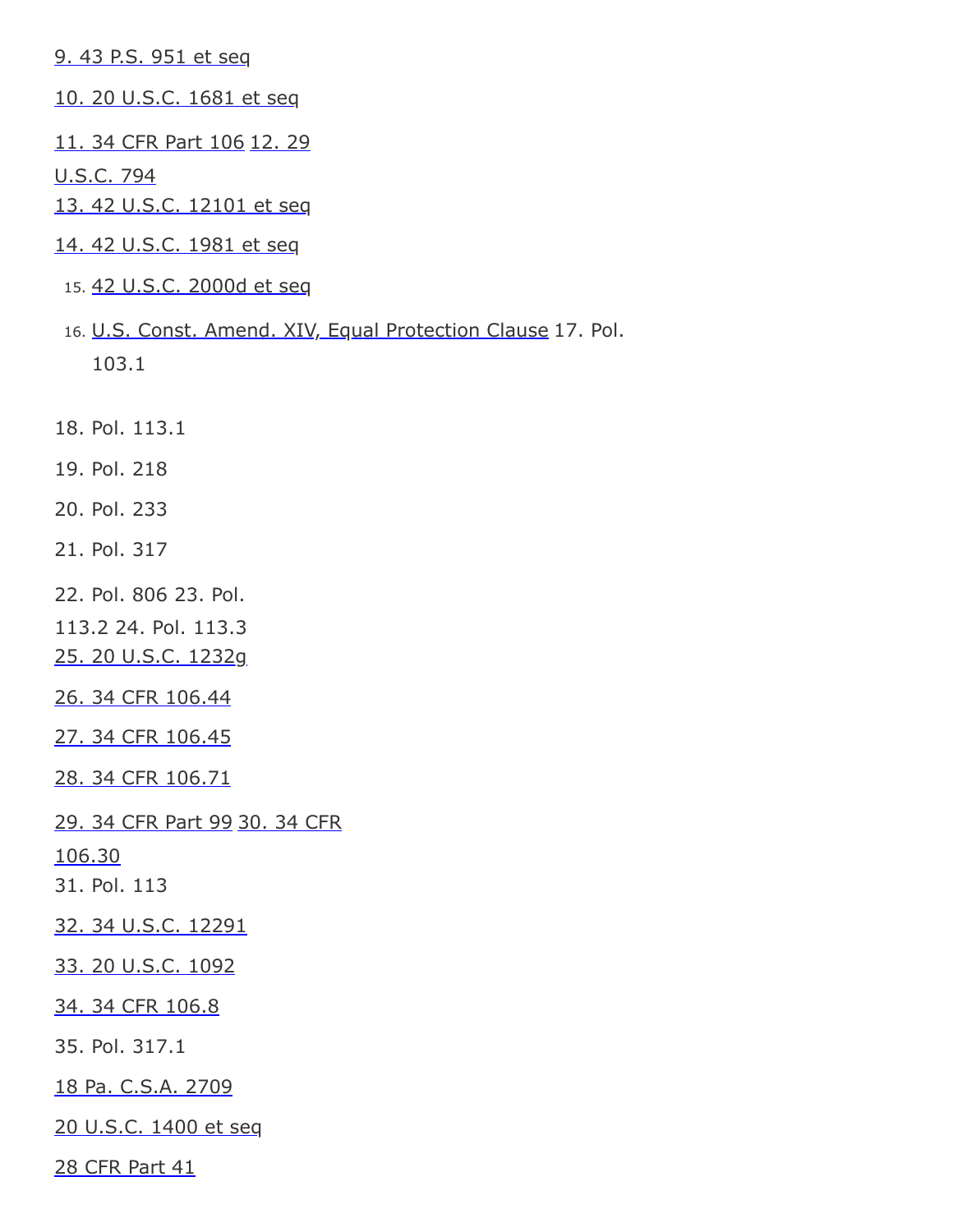[28 CFR Part 35](http://www.law.cornell.edu/cfr/text/28/part-35)

[34 CFR Part 100](http://www.law.cornell.edu/cfr/text/34/part-100)

[34 CFR Part 104](http://www.law.cornell.edu/cfr/text/34/part-104)

[34 CFR Part 110](http://www.law.cornell.edu/cfr/text/34/part-110)

[U.S. Const. Amend. I](https://www.law.cornell.edu/constitution/first_amendment)

Bostock v. Clayton County, 590 U.S., 140 S. Ct. 1731 (2020) Davis v. Monroe County Board of Education, 526 U.S. 629 (1999) Franklin v. Gwinnett County Public Schools, 503 U.S. 60 (1992)

[Gebser v. Lago Vista Independent School District, 524 U.S. 274 \(1998\) Office for](https://www2.ed.gov/about/offices/list/ocr/raceharassresources.html) Civil Rights - Resources for Addressing Racial Harassment Pol. 122

Pol. 138

- Pol. 216
- Pol. 220
- Pol. 247
- Pol. 249
- Pol. 251
- Pol. 252
- Pol. 320
- Pol. 701

Pol. 815

Pol. 832